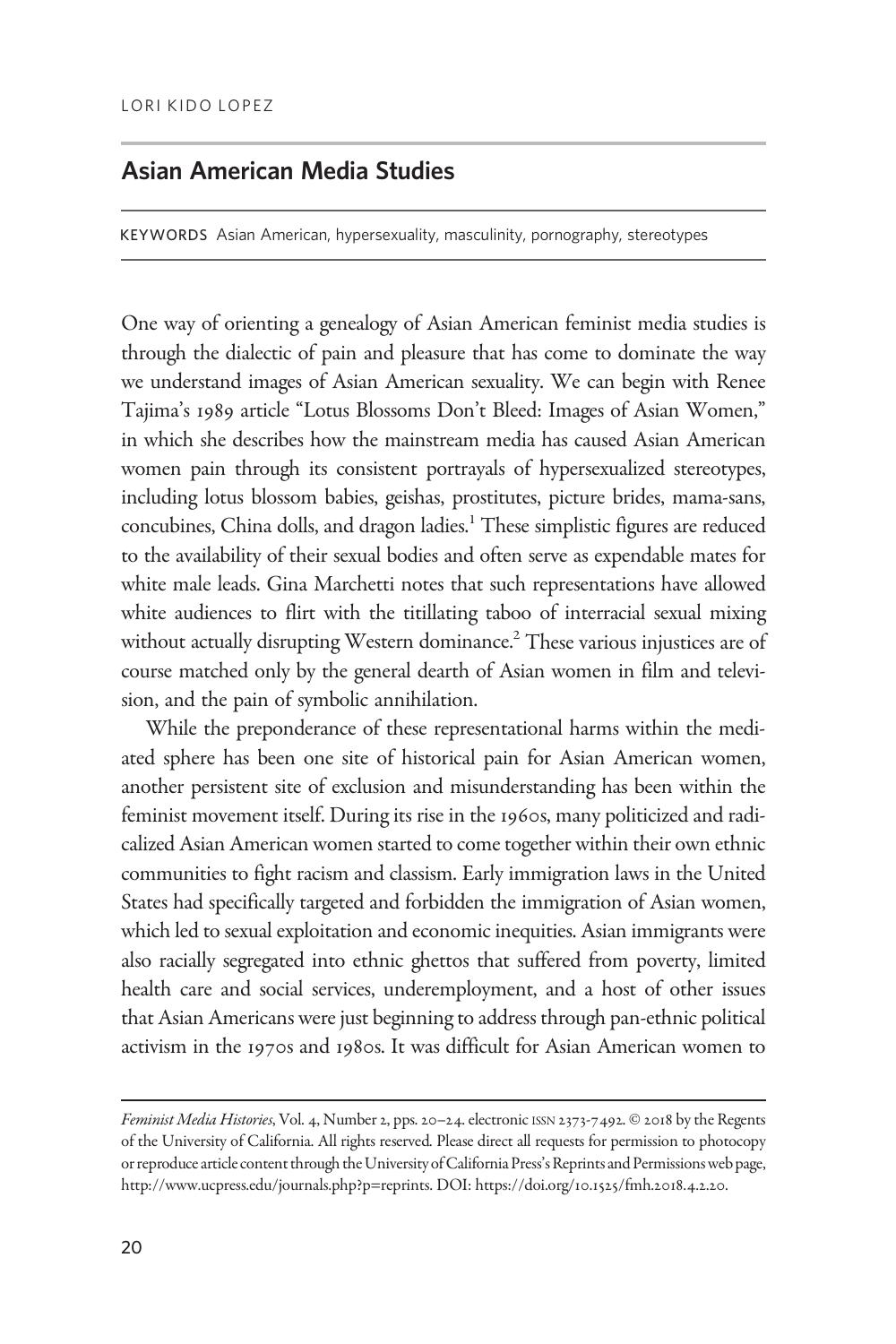participate in white feminist movements that did not recognize or understand these broader racial struggles and cultural differences, and mainstream feminist activism struggled to address the overlapping oppressions wrought by both race and gender.<sup>3</sup>

As Asian American women started to develop their own specific forms of feminist theory and practice, they started to question and criticize the assumption that hypersexualization and the representation of Asian American female sexuality could only lead to pain and needed to be unilaterally condemned. Asian American feminist scholar Celine Parreñas Shimizu argues that we need to consider pleasure alongside pain, allowing for the reality that Asian American women possess their own complex sexual desires and might respond in multiple or contradictory ways to such images. She asks, what about Asian American women who were shamelessly turned on by "the whorish, the bad, and the dangerous"? Was it possible that such a "productive perversity" or desire for "bad images" could lead to empowerment?<sup>4</sup> In her 2007 book The Hypersexuality of Race: Performing Asian/American Women on Screen and Scene, Shimizu challenges media studies scholars to reconsider the efficacy of stereotype analysis and the ways in which its insistence upon moralizing and critique fails to sufficiently address the realities of sexual fantasy and the pleasures of engaging with sexual imagery.

Beyond reconsidering narratives of sexuality in mainstream representations, Shimizu also addresses the more challenging problem of Asian women in hard-core pornography and other sexually explicit materials. Indeed, if Asian American women are underrepresented in feature films and television programs, they are greatly overrepresented and highly valued within the world of pornography. Debates about the politics of pornography have proliferated within feminist culture wars for decades, with theorists like Andrea Dworkin and Catharine MacKinnon arguing, starting in the 1980s, that pornography led to women's subordination and normalized violence against them.<sup>5</sup> Pro-sex feminists like Drucilla Cornell, Candida Royalle, and Linda Williams, among many others, countered these censorious moves with the argument that pornography is also importantly a site for fantasy and female pleasure.<sup>6</sup> They particularly pointed to the active and agentive role that women have played in producing sexually explicit imagery. Shimizu's construction of a race-positive sexuality clearly builds from these debates by addressing the hypersexuality ascribed to Asian American women, and how their unique sociocultural histories can allow for an engagement with sexual imagery that is "pleasurable, powerful, and painful simultaneously."7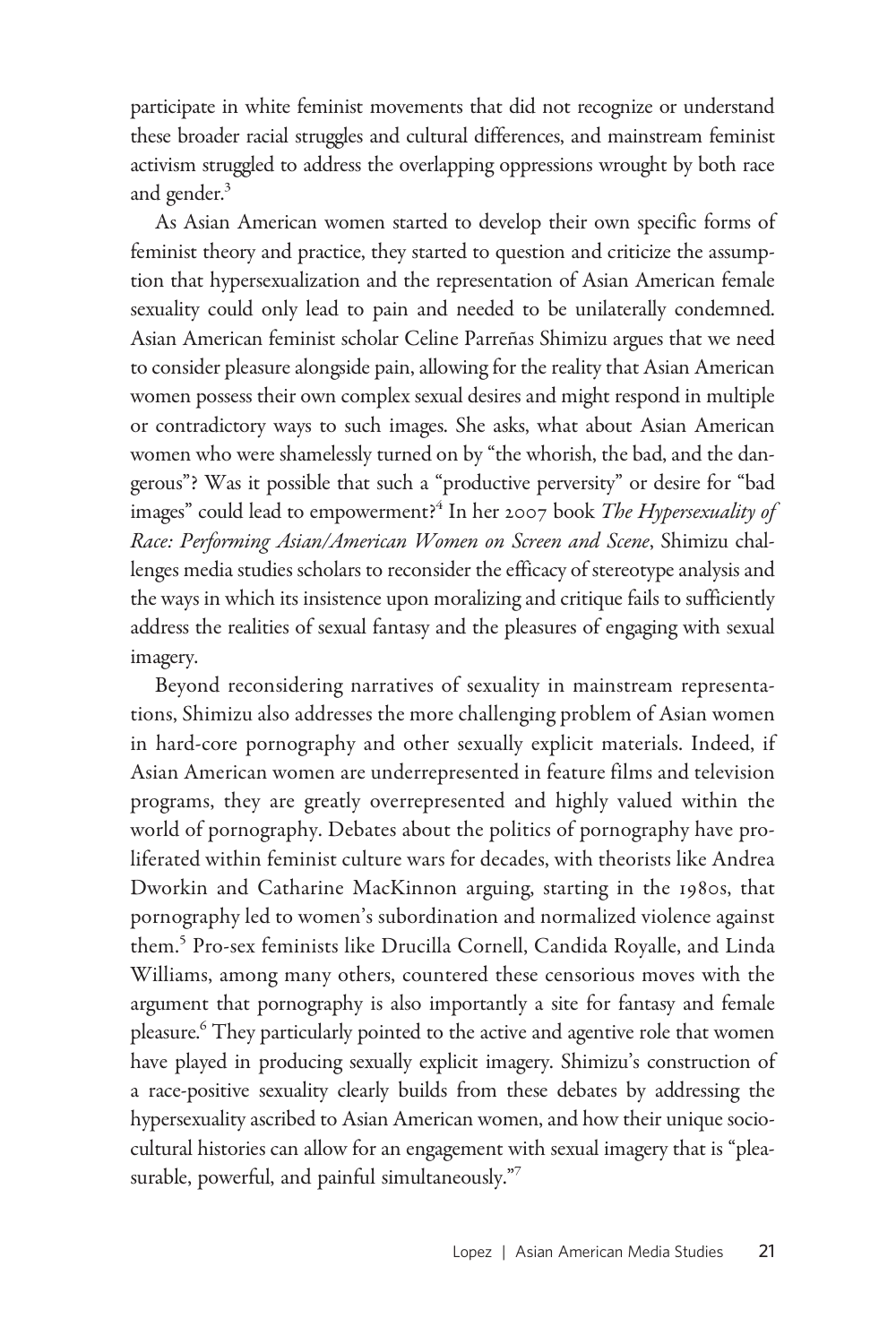This centering of Asian American women's sexualities and the productive possibilities engendered within their relationship to mediated imagery have been particularly important as counterpoints to dominant discourses about Asian American male sexuality. There have been many efforts put forward by Asian American men to recognize and call attention to the pain inflicted by images of their sexuality—namely, that they are commonly represented as effeminate and/or asexual. A documentary by Jeff Adachi called The Slanted Screen  $(2006)$  focuses on Asian American men and their feelings of disempowerment due to the repetition of stereotypical and weak representations. Complaints about these issues have also been put forward by grassroots media activist organizations such as the Media Action Network for Asian Americans, whose members regularly celebrate when they are able to find portrayals of Asian American men as virile and heterosexual, as well as violent.8 These perspectives are taken to an extreme in Darrell Hamamoto's infamous essay "The Joy Fuck Club: Prolegomenon to an Asian American Porno Practice" (2000), where he argues that Asian American men have been rendered desexualized and homosexualized eunuchs who embody an alienated sexuality because they are excluded from straight pornography in the United States.<sup>9</sup> He then proposes that Asian American men can recuperate their sexuality by participating in pornography with Asian American women—a project that he actually initiated by producing an Asian American porno called *Skin on Skin* (2004). The making of this explicit video is captured in a documentary called *Masters of the Pillow* (2003), which stars Hamamoto as the porn director.

While Shimizu's first book argues for the political possibility of Asian American women taking control over their sexually explicit representations (among other possibilities), her second book, Straitjacket Sexualities: Unbinding Asian American Manhoods in the Movies (2012), helps to explain why Hamamoto is misguided in his solution for Asian American men. In exploring a range of Asian American masculinities, she argues that representations such as those in *Skin on Skin* seek to empower men by reinscribing their sexual dominance over Asian women and affirming gendered relations through phallic power.10 She calls this the "straitjacketing of Asian American masculinity," where it seems like the only way to counter male inadequacy and lack is through heterosexual machismo and violence. But the reality is that alternative masculinities exist, and that Asian American men could instead strive for ethical manhoods that embrace caring, vulnerability, and queer subjectivities.

This perspective is productively taken up by Tan Hoang Nguyen in A View from the Bottom: Asian American Masculinity and Sexual Representation  $(2014).$ <sup>11</sup>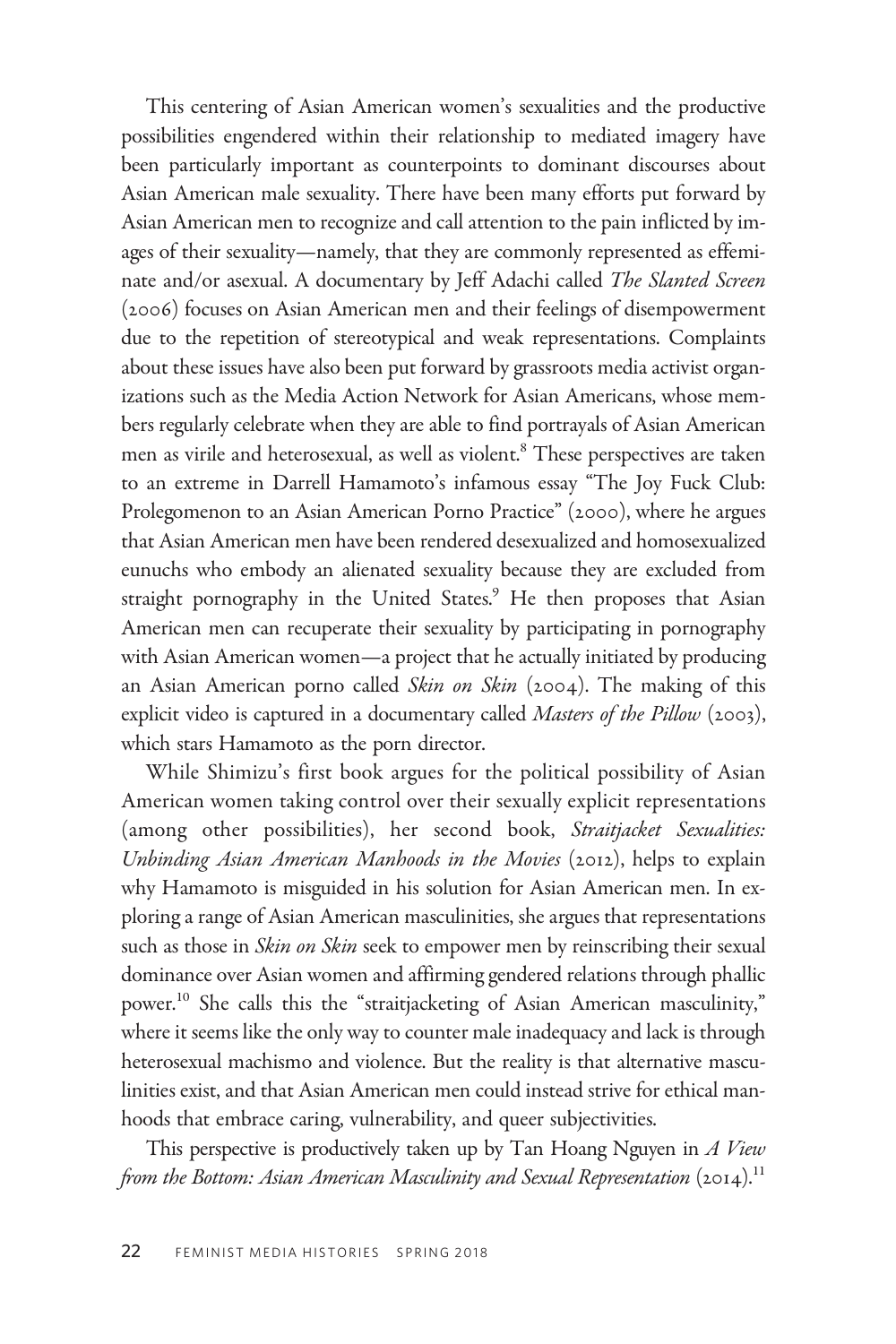In his exploration of queer Asian moving image archives, Nguyen argues that "bottomhood"can be a position of power through its ability to undermine normative ideas of gender, sexuality, and Asian racialization. Like Shimizu, Nguyen challenges the assumption that a feminized position must be denigrated in order for empowerment to take place—although he also does not require resistance or subversion in order to justify the pleasures of bottomhood.

Together, these arguments have helped scholars of Asian American feminist media studies develop more sophisticated analyses of the complex relationship between pain and pleasure. On one hand, we cannot automatically assume that pain is politically harmful and must be avoided at all costs; on the other, we must more carefully interrogate sites of pleasure in order to understand how they intersect with cultural histories of race, gender, and sexual power dynamics. The specific dimensions of Asian American racialization and the different ways in which Asian American gender relations have developed provide a productive lens through which we can now more carefully interpret the meaning of images of Asian American sexuality and sexually explicit materials.

LORI KIDO LOPEZ is an associate professor of media and cultural studies in the Communication Arts Department at the University of Wisconsin-Madison. She is also affiliate faculty in the Asian American Studies Program and the Department of Gender and Women's Studies. She is the author of Asian American Media Activism: Fighting for Cultural Citizenship (New York University Press, 2016) and coeditor of The Routledge Companion to Asian American Media (Routledge, 2017).

## NOTES

. Renee E. Tajima, "Lotus Blossoms Don't Bleed: Images of Asian Women," in Making Waves: An Anthology of Writing by and about Asian American Women, ed. Asian Women United (Boston: Beacon, 1989), 308-17.

. Gina Marchetti, Romance and the "Yellow Peril": Race, Sex, and Discursive Strategies in Hollywood Fiction (Berkeley: University of California Press, 1994).

. Esther Ngan-Ling Chow, "The Development of Feminist Consciousness among Asian American Women," *Gender and Society* 1, no. 3 (1987): 284–99.

4. Celine Parreñas Shimizu, The Hypersexuality of Race: Performing Asian/American Women on Screen and Scene (Durham, NC: Duke University Press, 2007), 2.

5. Andrea Dworkin and Catharine MacKinnon, In Harm's Way: The Pornography Civil Rights Hearings (Cambridge, MA: Harvard University Press, 1997).

. Drucilla Cornell, The Imaginary Domain: Abortion, Pornography and Sexual Harassment (New York: Routledge, 1995); Candida Royalle, "Porn in the USA," Social Text, no.  $37$  (1993):  $23-32$ ; Linda Williams, Hard Core: Power, Pleasure, and the "Frenzy of the Visible" (Berkeley: University of California Press, 1989).

7. Shimizu, The Hypersexuality of Race, 145.